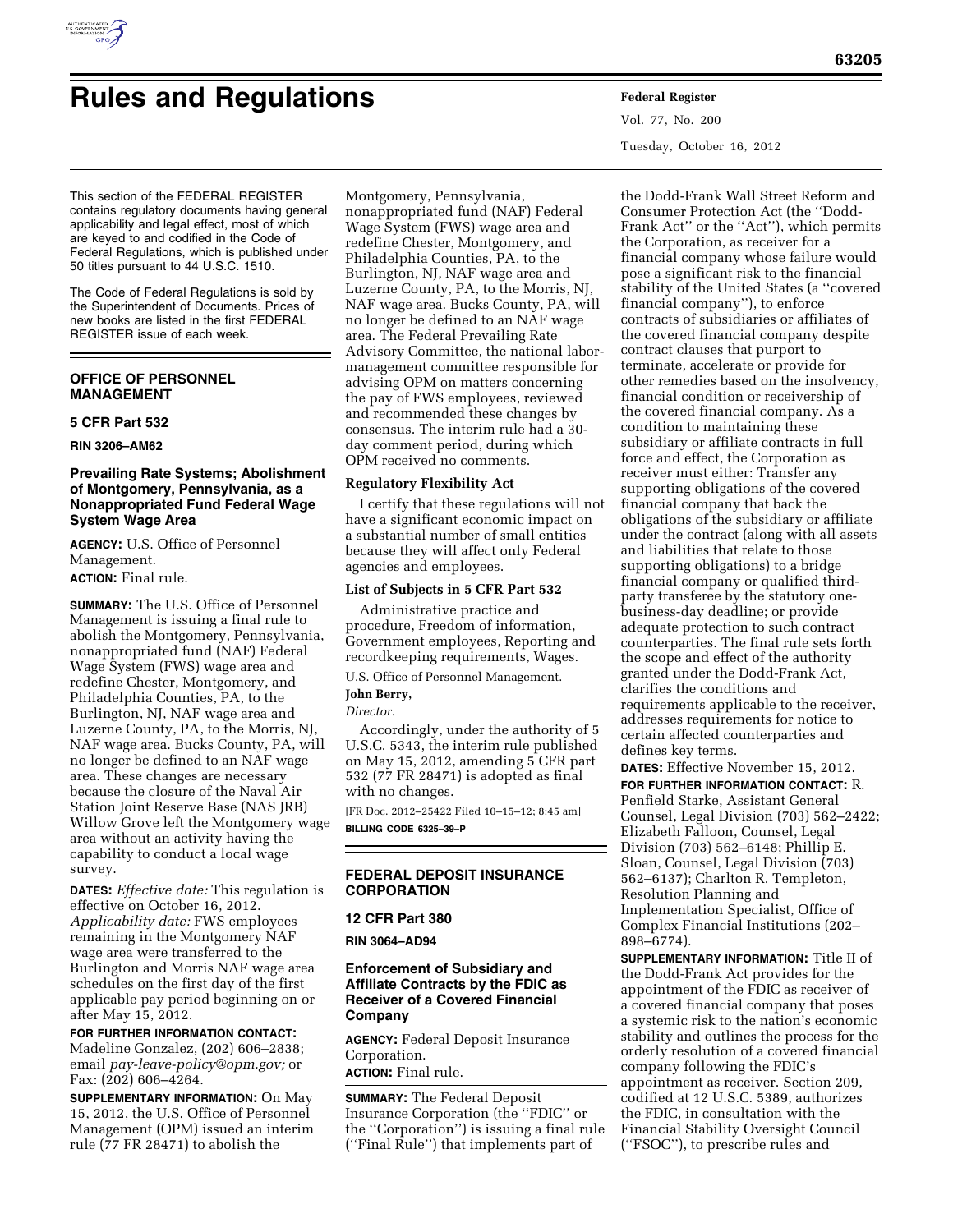regulations as the FDIC considers necessary or appropriate with respect to the rights, interests and priorities of creditors, counterparties, security entitlement holders or other persons with respect to any covered financial company and other matters necessary or appropriate to the implementation of the orderly liquidation authority established under Title II of the Act. Pursuant to the authority granted by section 209, the FDIC is issuing the Final Rule.

#### **I. Background**

Fundamental to the orderly liquidation of a covered financial company is the ability to continue key operations, transactions and services that will maximize the value of the firm's assets and operations and avoid a disorderly collapse in the marketplace. To facilitate this continuity of operations, the Dodd-Frank Act provides several tools to preserve the value of the covered financial company's assets and business lines, including the powers granted in section 210(c)(16), codified at 12 U.S.C. 5390(c)(16) (''section 210(c)(16)'' or the ''Statute''). Specifically, section 210(c)(16) provides that the Corporation, as receiver for a covered financial company, has the power ''to enforce contracts of subsidiaries or affiliates of the covered financial company, the obligations under which are guaranteed or otherwise supported by or linked to the covered financial company, notwithstanding any contractual right to cause the termination, liquidation, or acceleration of such contracts based solely on the insolvency, financial condition, or receivership of the covered financial company, if (i) such guaranty or other support and all related assets and liabilities are transferred to and assumed by a bridge financial company or a third party  $* * *$  or (ii) the Corporation, as receiver, otherwise provides adequate protection with respect to such obligations.''

The conditions contained in (i) and (ii) of the quoted statute assure counterparties that any contractual right to guaranties or other support, including claims on collateral or other related assets, would be protected. Thus, section  $210(c)(16)$  requires, as a condition to the authority to enforce subsidiary or affiliate contracts that are ''linked to'' the financial condition of the covered financial company through a default provision, that the Corporation as receiver transfer any guaranty or other support provided by the specified covered financial company for the contractual obligations together with all

related collateral to a bridge financial company or other qualified transferee within one business day after its appointment as receiver. In the alternative, if the receiver does not transfer the support and the related assets and liabilities, the receiver must provide ''adequate protection'' with respect to any support or collateral not transferred in order to preserve its right to enforce the contract of the subsidiary or affiliate.

In providing the orderly liquidation authority of Title II, the Dodd-Frank Act provides certain particular authorities with respect to subsidiaries and affiliates of the covered financial company. For instance, section 210(a)(1)(E) of the Dodd-Frank Act provides an expedited procedure to allow the Corporation to appoint itself as the receiver of certain subsidiaries of a covered financial company if the Corporation and the Secretary of the Treasury jointly determine that such subsidiary is in default or in danger of default and that such action would mitigate serious adverse effects on the financial stability of the United States and would facilitate the orderly liquidation of the covered financial company. That section further provides that upon such an appointment, the subsidiary would be treated as a covered financial company and the Corporation would be able to exercise the full range of special powers available to the receiver.

In certain cases, however, the receiver for the covered financial company may find that the best course of action to maximize the value of the covered financial company and to mitigate systemic risk would be to avoid actions that place subsidiaries in danger of default or that necessitate complex interlocking receiverships. The affiliated legal entities that collectively comprise a complex financial institution typically share and provide intra-group funding, guaranties, administrative support, human resources and other operational and business functions. Some of these operations and activities may be critical to the day-to-day functions and overall operations of the group. In addition, certain significant subsidiaries of a covered financial company may be essential to core business lines or may conduct critical operations that, if discontinued, may threaten the stability of the financial markets. In these circumstances, orderly liquidation of a covered financial company may best be accomplished by establishing a single receivership of the parent holding company and transferring valuable operations and assets to a solvent bridge financial company, including the stock

or other equity interests of some or all of the company's various subsidiaries. Accordingly, the Dodd-Frank Act provides the FDIC with the tools and flexibility to act effectively as receiver for the covered financial company at the holding company or parent level without placing solvent subsidiaries into receivership. This approach may be the best means of preserving value, minimizing the shock to the financial system, providing additional flexibility to mitigate cross-border resolution issues for global systemically-important financial companies and allowing for a more expeditious resolution of a covered financial company.

Where such an approach is adopted, the powers granted to the receiver under section  $210(c)(16)$  are essential to preservation of going-concern value of the subsidiaries for the benefit of the parent in receivership. Absent this statutory provision, counterparties to contracts of subsidiaries and affiliates could exercise contractual rights to terminate their agreements based upon the insolvency of the specified covered financial company. As a result, otherwise viable affiliates of the covered financial company could become insolvent, thereby inciting the collapse of interrelated companies and potentially amplifying ripple effects throughout the economy.

As described in more detail below, the Final Rule clarifies the scope of the authority granted in section 210(c)(16) as well as conditions and requirements applicable to the receiver. The Final Rule makes clear that the effect of this enforcement authority is that no party may exercise any remedy under a contract simply as a result of the appointment of the receiver and the exercise of its orderly liquidation authorities as long as the receiver complies with the statutory requirements. The Final Rule addresses requirements for notice to affected counterparties and defines key terms. It also clarifies the term ''adequate protection'' in a manner consistent with its interpretation under the Bankruptcy Code.

On March 27, 2012, the FDIC published a notice of proposed rulemaking (''NPR'') relating to the enforcement of subsidiary and affiliate contracts by the Corporation as receiver of a covered financial company under section 210(c)(16) (77 FR 18127, March 27, 2012). The NPR, which included proposed rules (the ''Proposed Rule''), requested comments on all aspects of the Proposed Rule and included specific questions as to several aspects of the Proposed Rule. The comment period ended on May 29, 2012. The FDIC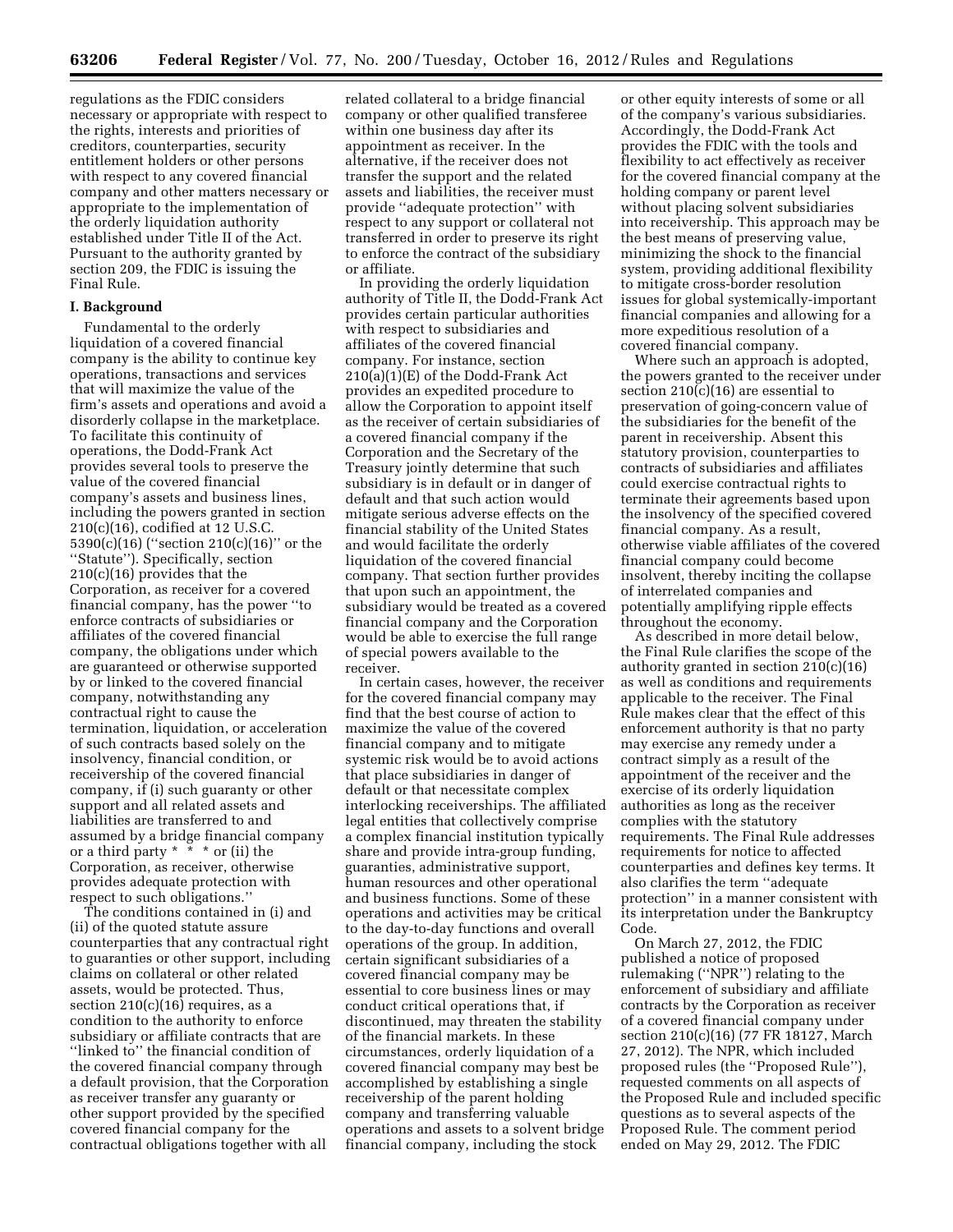considered all of the comments received in response to the NPR.

In accordance with section 209 of the Act, the FDIC reviewed otherwise applicable insolvency law, including the Bankruptcy Code, and has harmonized the Final Rule with such laws where possible. Such harmonization includes the formulation of the definition of adequate protection, which is generally consistent with Bankruptcy Code precedent. Also consistent with Section 209 of the Act, the FDIC consulted with the FSOC in preparing the Final Rule.

#### **II. Summary of Comments on the Proposed Rule**

The FDIC received six comments in response to the Proposed Rule. Two letters were from individuals and fully supported the Proposed Rule. The other four letters, of which two were submitted by insurance industry trade groups, one by an insurance underwriter and one jointly on behalf of three financial industry associations, proposed that various changes should be made to the Proposed Rule. The FDIC also held a follow-up teleconference at the request of one of the authors of the financial industry association letter.

One of the areas of concern to commenters related to how the rule would be applied. The letter from the financial industry associations expressed concern that by defining ''specified financial condition clause'' to include provisions permitting a counterparty to exercise remedies based directly or indirectly upon a change in the financial condition or the insolvency of the covered financial company, the Proposed Rule could be construed to prohibit the exercise of remedies by reason of an actual default by a subsidiary or affiliate of the covered financial company. One example cited in the letter was a payment default by a subsidiary which relied on its parent for funds with which to make contractual payments to its counterparties. The letter stated that if the subsidiary were to default on a payment obligation because the parent covered financial company was no longer capable of providing it with necessary funds, it could be argued that the default arose as a result of a change in the financial condition or the insolvency of the covered financial company.

This outcome is not intended by the Proposed Rule, and language has been added to the preamble to further clarify this point. Although the Final Rule prohibits the exercise of remedies based upon specified types of actions or circumstances relating to a covered

financial company or one of its direct or indirect transferees, the Final Rule does not prohibit a termination or exercise of other remedies based upon a default under a contractual provision that relates solely to a breach or default by the subsidiary or affiliate. Thus, the rule would not affect a counterparty's rights if the subsidiary or affiliate fails to make a payment due a counterparty. Of course, if the subsidiary or affiliate were to be in default under its contract because the subsidiary or affiliate did not comply with a proscribed remedy for an asserted violation of an unenforceable specified financial condition clause, the Final Rule does not permit the counterparty to take action on the basis of that default. Thus, for example, if a contract of a subsidiary required that the subsidiary deliver additional collateral on account of the changed financial condition of the covered financial company, the counterparty's right to exercise that remedy would be prohibited by the Final Rule and, accordingly, the counterparty would not be permitted to terminate or accelerate the contract based on the non-delivery by the subsidiary of the additional collateral.

The letter from the financial industry associations also requested that the Proposed Rule be revised to clarify that the contractual rights of a counterparty to demand performance from a subsidiary or affiliate of the covered financial company at any time and for any reason cannot be interfered with under section 210(c)(16), without inquiry ''whether demand is made as a result of the CFC's default.'' The FDIC agrees that the rule is only intended to restrict the ability of a counterparty to take action based on the insolvency, financial condition or receivership of the covered financial company. Thus, if contractual terms provide a counterparty with a right to require margin or repayment in full or other performance on demand, without any linkage to the covered financial company, the enforceability of the provision is not limited by the Final Rule. On the other hand, if a right to demand margin is premised on the existence of a condition that is financial in nature, such as the counterparty deeming itself insecure, and if the counterparty's demand is based upon the financial condition of the covered financial company, such demand would not be permitted by the Final Rule.

The financial industry association letter objected to the provisions of the Proposed Rule that would prevent a margin call against a subsidiary or affiliate of a covered financial company based on a change in the rating of the

covered financial company following the appointment of the receiver. The letter argued that prohibiting such margin calls ''goes beyond the statutory scope of section  $210(c)(16)$ , which only permits the FDIC to override contractual provisions to 'terminate, liquidate or accelerate.' '' This argument seems to be a very narrow reading of the scope of section 210(c)(16). As discussed in more detail under III. *The Final Rule— Section-by-section analysis* below, a broader reading of the section is necessary to implement the intended effect of the Statute to limit the impact of changes in the financial condition of the covered financial company on contractual relationships of counterparties. Allowing unlimited margin calls would impede the orderly resolution of the covered financial company and may well have the same practical effect as the termination of the applicable subsidiary or affiliate contract.

This letter also objected that under the Proposed Rule it appeared that margin levels would be frozen based on the rating of the covered financial company immediately before the receiver was appointed. The letter suggested that rights to margin under contracts supported by the covered financial company be based on the rating of the bridge financial company or other qualified transferee to which the support is transferred and that rights to margin on a contract of a subsidiary that is linked but not supported be based on the rating of the entity to which the direct or indirect ownership interests in such subsidiary have been transferred. This would not be consistent with section  $210(c)(16)$ , which refers to actions based on the financial condition of the covered financial company. This statutory framework is conducive to the creation of a period of stability following the appointment of a receiver to allow for the orderly resolution of a covered financial company. Moreover, it is not unlikely that ratings are uncertain in times of economic uncertainty; it is also likely that a bridge financial company would be unrated. The protection provided by section 210(c)(16) is particularly important with respect to remedies, such as margin calls, that if permitted to be asserted against a subsidiary or affiliate could impede the ability of the receiver to accomplish an orderly liquidation in a manner that minimizes the impact on the U.S. economy.

Although the counterparty's ability to call for additional margin would be suspended until the end of the orderly liquidation process to the extent that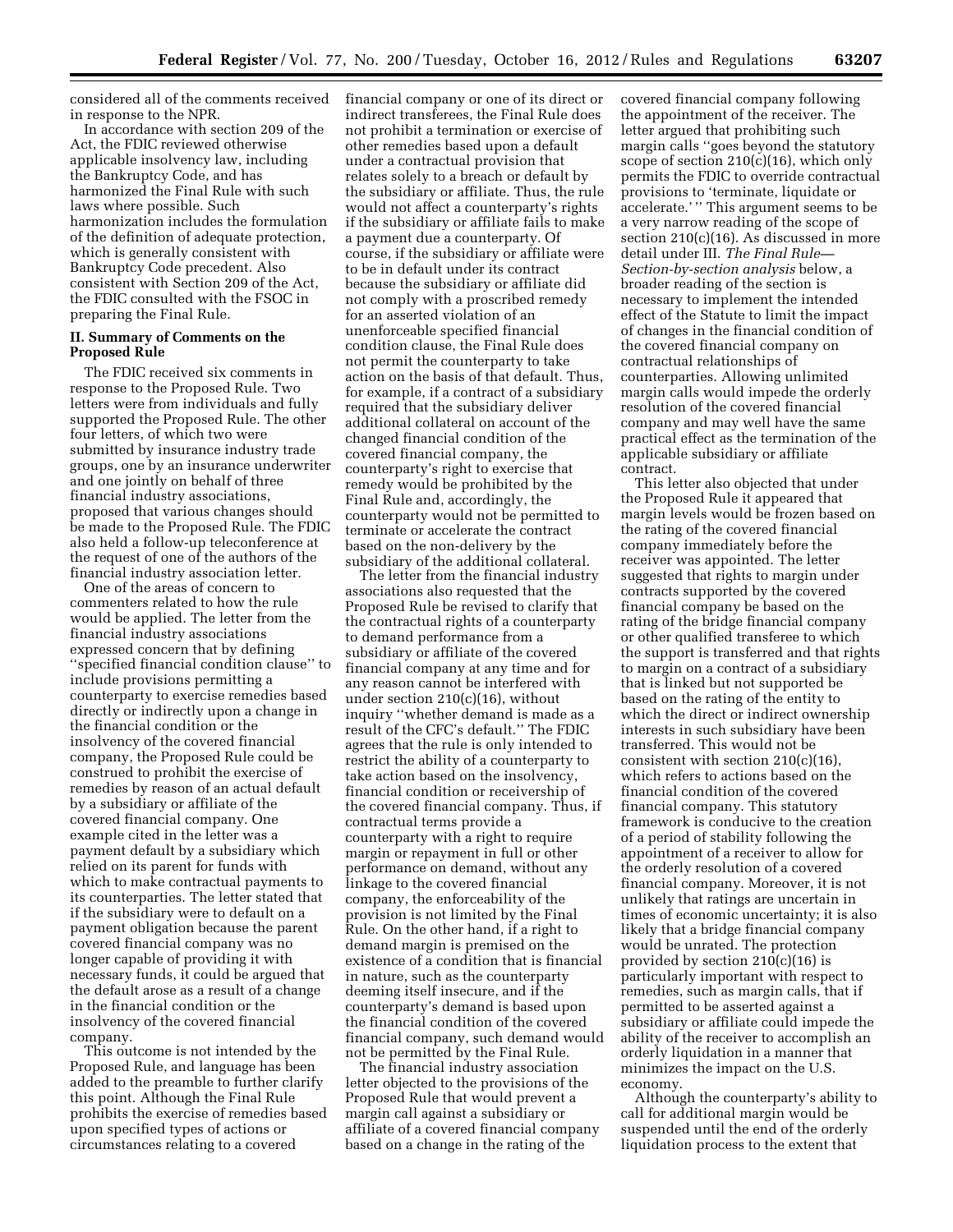margin levels were based on the financial condition of the covered financial company, it should be noted that the Final Rule would not interfere with the operation of other contractual provisions that would result in changes in the level of collateral during the orderly liquidation process.

The financial industry association letter also asserted that section 210(c)(16) requires that adequate protection be provided for counterparties to contracts that are linked to, but not supported or guaranteed by, the covered financial company. The FDIC does not find this position supported in the express language of the statute. The portion of section 210(c)(16) in question states that the FDIC as receiver shall have the power to enforce subsidiary or affiliate contracts, the obligations under which are guaranteed or otherwise supported or linked to the covered financial company, if ''(i) such guaranty or other support and all related assets and liabilities are transferred to and assumed by a bridge financial company or a third party  $* \times^*$  or (ii) the Corporation, as receiver, otherwise provides adequate protection with respect to such obligations.'' Since the initial clause refers only to guaranty and support, the most straightforward reading is that each of the two clauses refers only to guaranties and other support and not to mere linkages that are not supported. The clause clearly intends to provide two alternatives for the circumstances that are intended to be covered—(i) the transfer of the guaranty or other support or (ii) the granting of adequate protection. Clause (i) is clearly directed only at guaranties and other support. If clause (ii) were construed to apply to other linked contracts, clause (ii) would be the only option for such contracts and would not work consistently with clause (i).

Moreover, the interpretation suggested by the commenter might serve to create a windfall for counterparties of subsidiaries or affiliates by requiring the creation of support when none originally existed. If, prior to the failure of the covered financial company, a linked contract were not supported by a guaranty or collateral provided by the covered financial company, the concept of adequate protection would not suggest a requirement for the creation of such support after the failure.

One of the letters from the insurance industry commenters also addressed linked-but-not supported contracts and objected to the Proposed Rule treating such contracts as covered by the Proposed Rule. The text of section  $210(c)(16)$  specifically refers to a

category of agreements that are ''linked'' to the covered financial company, in addition to agreements which are guaranteed or otherwise supported by the covered financial company. Accordingly, it is quite clear that contracts that are linked but not guaranteed or supported are included as protected contracts under section  $210(c)(16)$ .

This commenter also objected that the Proposed Rule exceeded the intended effect of section  $210(c)(16)$  by providing the power to enforce subsidiary and affiliate contracts not only to the FDIC as receiver but also to transferees of the covered financial company, such as bridge financial companies and third party acquirers. While the FDIC does not view the provision in the Proposed Rule that would have granted such authority to a transferee as providing any significant powers that were not suggested by the text of section  $210(c)(16)$ , the extension of such authority to transferees is not necessary to achieve the purposes of section 210(c)(16) and has not been included in the Final Rule. As noted in *III. The Final Rule—Section-by-section analysis*  below, such contracts remain enforceable by the applicable subsidiary or affiliate as well as by the FDIC as receiver.

The financial industry association letter also expressed concern that setoff or netting rights in respect of qualified financial contracts could be impaired unless the Proposed Rule was revised to limit the scope of section 210(c)(16) by providing that qualified financial contracts of subsidiaries or affiliates of a covered financial company would be enforceable only to the extent that such enforcement does not impair setoff or netting rights with respect to other qualified financial contracts. The limitation sought by the commenter generally was not consistent with the Statute. Moreover, in the examples provided in the letter, the asserted practical limitation on setoff or netting rights would result from the counterparty deciding to close out contracts, a situation wholly within the control of the counterparty.

The financial industry association letter also requested clarification of the terms ''adequate protection'' and ''indubitable equivalent.'' As discussed below, it is intended that these terms be interpreted consistently with their treatment under the Bankruptcy Code. The letter correctly observes that under the Bankruptcy Code these terms are applied in the context of secured obligations and that they are subject to varying treatment among different jurisdictions and cases. Nonetheless,

there is sufficient guidance in this precedent to provide at least a comparable degree of certainty in application as is provided by the Bankruptcy Code. The fact that under the Final Rule these terms are also to be applied to unsecured obligations should not detract from the guidance provided by such precedent.

The financial industry associations also requested that the option to provide cash payments as a form of adequate protection be clarified and that the difference between this option and option of providing a guaranty of the receiver be clarified. The option to provide cash payments was included for cases where a full guaranty by the receiver would provide a disproportionate benefit to a counterparty or where there might be other reasons why the FDIC might prefer the use of cash to a guaranty. Such a situation might arise, for example, where there was a limited guaranty in favor of the counterparty that was not transferred to a bridge financial company. Another situation would be where a portion of collateral supporting a counterparty obligation was not transferred. In each of these cases, there might be an increased risk of loss to the counterparty arising from such failure to transfer, but the loss might be limited in nature.

The letter also stated that ''[w]hile we believe that the FDIC means for 'adequate protection' to protect counterparties from any incremental loss sustained due to actions taken by the FDIC as receiver for a covered financial company, clarifying this view could help provide much-needed certainty with respect to the application of this term.'' As suggested above, this is not a correct reading of the Final Rule. With respect to contracts of subsidiaries and affiliates that the receiver desires to remain enforceable notwithstanding an applicable specified financial condition clause, adequate protection would be provided only to compensate for the increased risk of loss due to the non-transfer of all or any portion of the covered financial company's support for such contract or related assets and liabilities.

This letter also requested that the FDIC provide a procedure for counterparties to challenge the FDIC's adequate protection determinations. Such special procedures would be inconsistent with the urgency of the FDIC's responsibility to act expeditiously and efficiently in resolving a covered financial company. The Act makes clear that the FDIC as receiver should not be subject to delays of the type that are inherent in the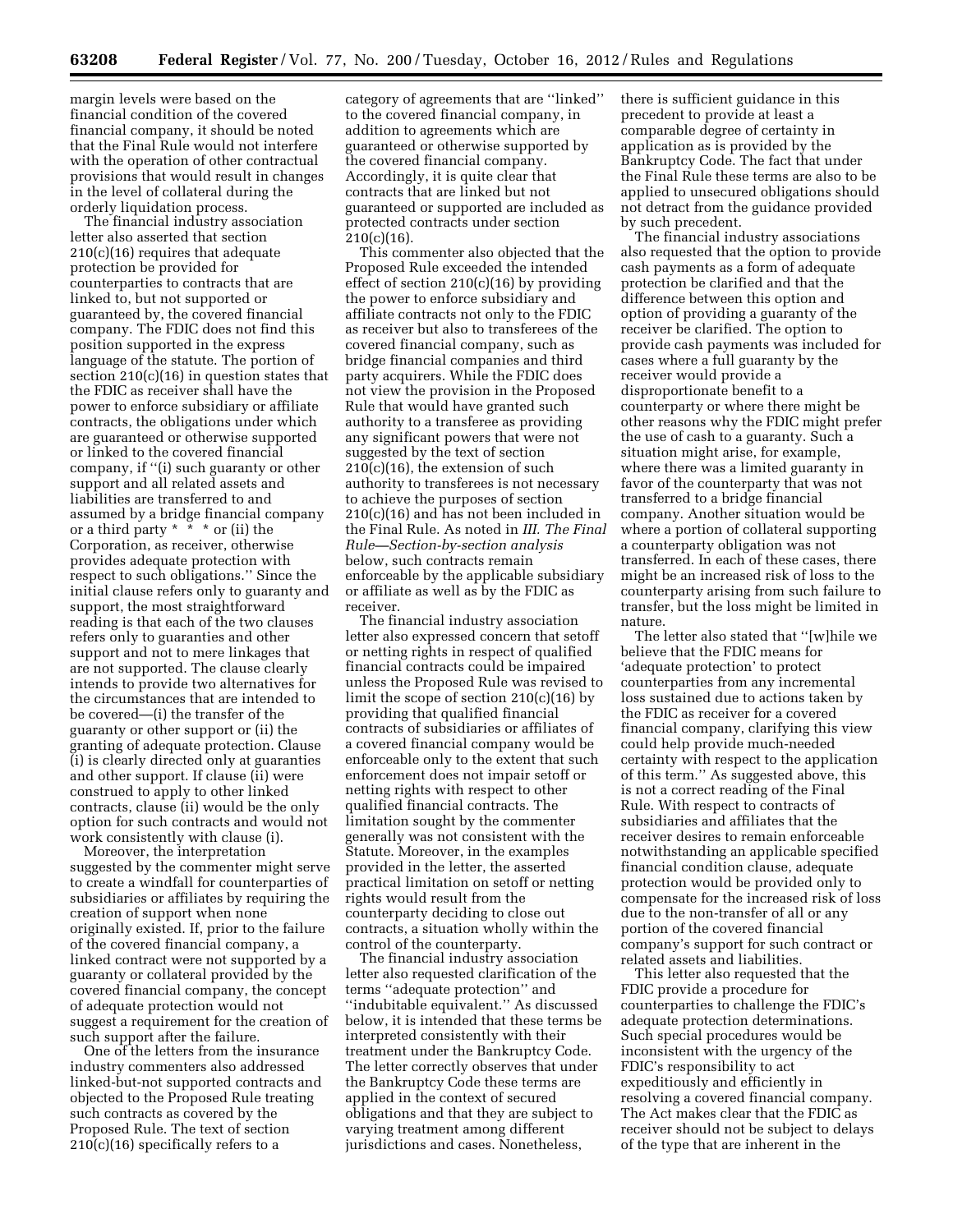bankruptcy process. For example, section 210(e) of the Act provides that no court may take any action to restrain or affect the exercise of powers or functions of the receiver.

The letters from the insurance industry included certain comments that relate only to the insurance industry. One letter proposed that the Final Rule state that section 210(c)(16) will not be applied to enforce a contract of an affiliate or subsidiary of a covered financial company if the affiliate or subsidiary is an insurance company. The commenter argued that because the Act provides that an insurance company should be liquidated in accordance with state law, Congress intended that insurance company subsidiaries and affiliates of a covered financial company should not be subject to the orderly liquidation provisions of Title II. In fact, to the contrary, insurance companies are expressly included among financial companies that may, in the circumstances set forth in the Act, become covered financial companies.

Two insurance industry letters urged that the Final Rule include a provision that excludes director's or officer's liability insurance contracts and depository and financial institution bonds from the scope of the Final Rule. Both letters cited section 210(c)(13) of the Act, which specifically exempts liability insurance contracts and financial institution bonds entered into by a covered financial company from that section's general invalidation of *ipso facto* provisions, but both letters also noted that the Proposed Rule was not intended to override section 210(c)(13). One of these letters cited the ''common practice of a parent financial institution including its affiliates or subsidiaries as insureds under its financial institution bond.'' The other letter argued that the Proposed Rule would override a ''key historical element'' of a director's or officer's liability insurance contract that allows an ''automatic run-off'' upon a change in control of the insured company. The FDIC agrees that if the bond or insurance contract is entered into with the covered financial company and not with the subsidiary or affiliate in question, pursuant to section  $210(c)(13)$ the contract with the covered financial company would be terminable by the insurance company. Unlike the *ipso facto* provisions of the Act, however, section 210(c)(16) does not exempt director and officer liability policies. Rather, it applies to all contracts. Thus, if the obligations to the subsidiary or affiliate under the bond or insurance contract constitute a contract between the insurance company and the

subsidiary or affiliate, such obligations would not be covered by the exception to the *ipso facto* provisions of section 210(c)(13) and the contract with the subsidiary or affiliate would not be terminable by the insurance company upon the appointment of the receiver for the covered financial company. This is particularly important because the subsidiaries and affiliates are expected to include companies which will continue to operate and will need to have the protection afforded by this insurance.

One of the insurance industry letters also proposed that the definition of ''support'' be expanded to include support that is not financial in nature, such as an agreement by a covered financial company to provide specific performance of the obligations of a subsidiary or affiliate. The phrase ''guaranteed or otherwise supported'' in section 210(c)(16) strongly suggests that the reference to support is support that is financial in nature.

Finally, this letter also objected to the provision in the Proposed Rule that permits notice of the transfer of support and related assets and liabilities or the provision of adequate protection to be made on a Web site. As noted in the NPR, section 210(c)(16) does not require that any notice be given. However, the FDIC recognizes that counterparties will need to know the status of their contracts and the Web site posting option is included in the Final Rule in acknowledgement of the public's growing reliance on internet communication as well as the prevalence of online commerce. The Final Rule permits such posting in order to provide a means for the giving of notice that is practical from the perspective of the receiver, which might otherwise be burdened with having to send many thousands of notices, as well as from the perspective of the parties to the applicable contracts with the subsidiaries and affiliates, which would ordinarily be expected to monitor public information relating to covered financial companies and their subsidiaries and affiliates. The FDIC believes that the notice provisions of the Final Rule are reasonably calculated to provide actual notice.

#### **III. The Final Rule**

#### *Overview*

The Final Rule clarifies that the power of the Corporation as receiver to enforce contracts of subsidiaries and affiliates under Dodd-Frank Act section 210(c)(16) effectively preserves contractual relationships of subsidiaries and affiliates of the covered financial

company during the orderly liquidation process. The Final Rule identifies certain contracts that are ''linked to'' the covered financial company within the meaning of the Statute, as well as contracts that also are ''supported by'' the covered financial company. Under the Statute, a contract is ''linked to'' a covered financial company if it contains a provision that provides a contractual right to ''cause the termination, liquidation or acceleration of such contract based solely on the insolvency, financial condition, or receivership of the covered financial company.'' That type of provision, called a ''specified financial condition clause'' in the Final Rule, is more fully defined in the Final Rule. Although the Statute speaks in terms of the power to enforce a contract to which the receiver is not a party, the Final Rule recognizes the practical effect of this authority, which is that the counterparty to such a contract may not exercise remedies in connection with a specified financial condition clause if the statutory conditions are met. No action is required of the receiver to enforce a linked contract; the Final Rule makes clear that the contract will remain in full force and effect unless the receiver fails to meet the requirements with respect to any supporting obligations of the covered financial company.

The Final Rule establishes that if the subsidiary's obligations under the linked contract are supported by the covered financial company through, for example, guaranties or the granting of collateral that supports the obligations, the Corporation as receiver must either (a) transfer such support (along with all related assets and liabilities) to a qualified transferee not later than 5:00 p.m. (eastern time) on the business day following the appointment of the receiver, or (b) provide ''adequate protection'' to contract counterparties following notice given to the counterparties in accordance with the guidelines set forth in the Final Rule by the one-business-day deadline.

The Final Rule also clarifies the meaning of the statutory provision regarding a contractual obligation that is ''guaranteed or otherwise supported by'' the covered financial company. Support includes guaranties that may or may not be collateralized and other examples of financial support of the obligations of the subsidiary or affiliate under the contract. In circumstances where a contract of a subsidiary or affiliate is linked to the financial condition of the parent company via a ''specified financial condition clause,'' but where the obligations of the subsidiary or affiliate are not ''supported by'' the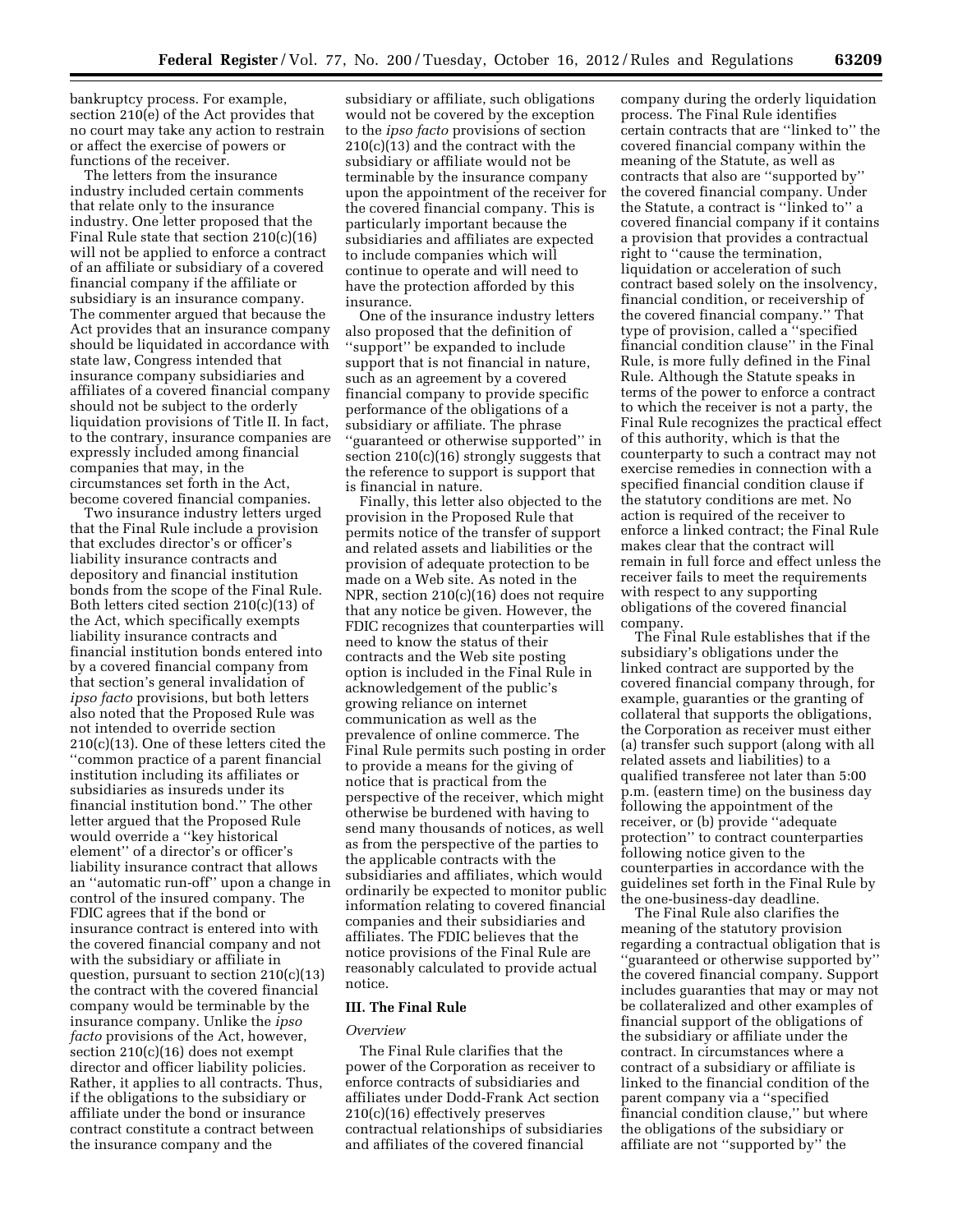covered financial company through guaranties or similar supporting obligations, the requirement to transfer support and related assets or provide adequate protection does not apply. The mere existence of a ''specified financial condition clause'' does not constitute a ''support'' obligation by the covered financial company, and the Final Rule makes it clear that the subsidiary or affiliate contract remains enforceable without any requirement to effectively create new support where none originally existed. This is consistent with the effect of section 210(c)(13), providing that *ipso facto* clauses in contracts of the covered financial company are unenforceable, and section 210(c)(8) of the Dodd-Frank Act, providing that ''walkaway clauses'' in qualified financial contracts of the covered financial company are unenforceable. In the case of those types of contractual provisions, there is no specified entity required to provide support, hence the concept of alternate support or adequate protection is inapplicable. In the same way, under the Final Rule, the concept of adequate protection does not arise in the absence of supporting obligations by the specified entity.

The Final Rule applies broadly to all contracts, and not solely to qualified financial contracts. For example, a real estate lease or a credit agreement, neither of which would typically be classified as a qualified financial contract, is subject to enforcement under section 210(c)(16) and the Final Rule notwithstanding a specified financial condition clause that might, for instance, give a lessor the right to terminate a lease based upon a change in financial condition of the parent of the lessee. A swap agreement of a subsidiary or affiliate is subject to section 210(c)(16) and the Final Rule in the same manner if the agreement contains specified financial condition clause.

The Final Rule does not affect other provisions of the Dodd-Frank Act governing qualified financial contracts, such as sections 210(c)(8) (''Certain Qualified Financial Contracts'') and 210(c)(9) (''Transfer of Qualified Financial Contracts''). For example, where a covered financial company's support of a subsidiary or affiliate obligation would itself be considered a qualified financial contract, such as a securities contract, the provisions of section 210(c)(9) that prohibit the selective transfer of qualified financial contracts with a common counterparty (or a group of affiliated counterparties) continue to apply. Likewise, the provisions in section 210(c)(10) of the

Dodd-Frank Act applicable to counterparties of qualified financial contracts also continue to apply. On the other hand, if the covered financial company's support of a subsidiary or affiliate consists of multiple contracts that are not qualified financial contracts, the Corporation as receiver may transfer all or a portion of such group of contracts as long as it provides adequate protection for the supporting obligations that were not transferred. Similarly, the Corporation may transfer all or a portion of ''related assets and liabilities'' that are not qualified financial contracts if it provides adequate protection for the portion of the assets and liabilities that was retained by the Corporation as receiver.

#### *Section-by-Section Analysis*

Paragraph (a) of the Final Rule states the general rule with respect to the authority granted under section 210(c)(16) of the Dodd-Frank Act, i.e., that the contracts of a subsidiary or affiliate of a covered financial company are enforceable notwithstanding the existence of a ''specified financial condition clause'' that provides a counterparty with the right to terminate or exercise remedies based upon the financial condition of the parent or affiliate covered financial company, provided that the FDIC as receiver for the covered financial company transfers all support and related assets and liabilities that back the obligations of such subsidiary or affiliate. To the extent that the receiver fails to transfer all support and related assets and liabilities, it must provide adequate protection to such counterparty to preserve its right to enforce the contracts of the subsidiary. The effect of this ability to enforce the contract is intended to be broad enough to preclude the counterparties from terminating or exercising other remedies such as requiring additional collateral but is intended to be limited in scope solely to remedies arising out of a specified financial condition clause, not other contractual defaults by the subsidiary or affiliate. The ability either to transfer support or to provide adequate protection can be exercised in the alternative, or in combination. For example, if some, but not all collateral is transferred, appropriate adequate protection may be provided in lieu of the collateral not transferred.

The deadline for the transfer of support is the same as the time limit applicable to the transfer of qualified financial contracts under section 210(c)(10) of the Dodd-Frank Act, i.e., by 5:00 p.m. (eastern time) on the next business day. Although the decision to

provide adequate protection in lieu of transferring support must also be made and steps must be taken that are reasonably calculated to provide notice within a business day, the language of the Final Rule does not require that the adequate protection be fully in place by that next-day deadline. Although the failure to complete within a business day the necessary documentation or transactions should not be deemed to be a waiver of the right to enforce the contract, once the receiver has provided notice of its intent to transfer support or provide adequate protection, the counterparty would be entitled to the benefit of the support or adequate protection even if the need for access to such support or protection arises before the applicable documentation or transfer of collateral is fully completed.

The Final Rule provides, as set forth in the Statute, that the Corporation as receiver has the authority to enforce linked contracts under section 210(c)(16) of the Dodd-Frank Act. Also, the subsidiary or affiliate continues to have the ability to enforce the terms of such contracts as well. In essence, the effect of such authority to enforce is substantively the same as a prohibition of the counterparty to assert a specified financial condition clause against the subsidiary or affiliate. Effectively, the Final Rule makes clear that the practical effect of the operation of section 210(c)(16) is similar to that of section 210(c)(13) (prohibiting counterparties from the exercise of certain rights arising out of *ipso facto* clauses) and section 210(c)(8)(F) (prohibiting counterparties to qualified financial contracts from the exercise of certain rights arising out of walkaway clauses); i.e., that the counterparties are prohibited from exercising remedies under a specified financial condition clause if the statutory conditions are met.

Section 210(c)(16) expressly states that the power to enforce contracts of a subsidiary in the circumstances described in the Statute is vested in ''[t]he Corporation, as receiver for a covered financial company or as receiver for a subsidiary of a covered financial company (including an insured depository institution).'' This is captured in section 380.12(a)(3) of the Final Rule. This recognizes that the preservation of value through the enforcement of subsidiary and affiliate contracts is important to all of the interconnected entities that are related to the entity in receivership. The effect of the Statute is to prohibit the counterparty from terminating or exercising remedies based solely on the financial condition of the covered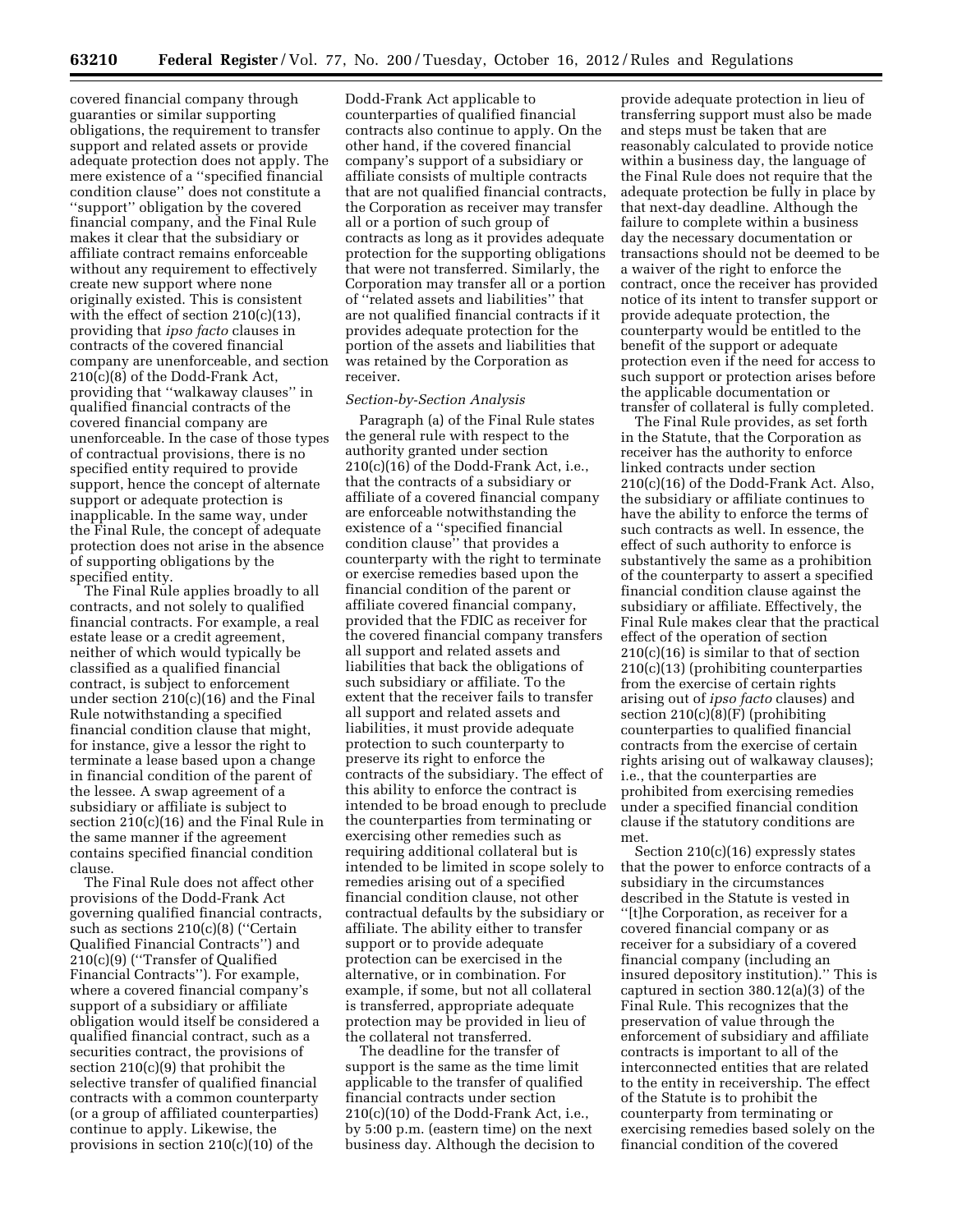financial company. Once the essential link to the covered financial company is established via the specified financial condition clause, the contract is enforceable by the receiver and by the subsidiary or affiliate that is the direct party-in-interest to the contract.

#### *Definitions*

Section 380.1 is revised in the Final Rule because four terms have been added to it. These terms—''subsidiary,'' "affiliate," "control" and "business day''—are used in the Final Rule but have been included as defined terms under section 380.1 because they are, or may be, used on more than one occasion in part 380. One of these terms— ''business day''—was not included in the Proposed Rule but is defined in Title II of the Act. The other terms were included in the *Definitions* section of the Proposed Rule.

The Final Rule includes six definitions in its *Definitions* section: ''linked,'' ''specified financial condition clause,'' ''support,'' ''related assets and liabilities," "qualified transferee" and ''successor'' that relate specifically to the matters discussed in the Final Rule and therefore are not included in section 380.1 among definitions of general applicability to Part 380.

A contract is ''linked'' to a covered financial company if it contains a specified financial condition clause naming the covered financial company as the specified company.

The term ''specified financial condition clause'' is intended to broadly capture any provision that gives any counterparty a right to terminate, accelerate or exercise default rights or remedies as a result of any action or circumstance that results in or arises out of the exercise of the orderly liquidation authority. Each aspect of the definition of the term ''specified financial condition clause'' should be read expansively so that counterparties are effectively stayed from exercising rights under such a clause to terminate contracts or exercise other remedies during a Title II resolution process if the requirements of the Statute are met. Thus, a specified financial condition clause includes any clause that might be interpreted as giving rise to a termination right or other remedy due to the insolvency of the specified covered financial company that might have precipitated the appointment of the receiver, such as an act of insolvency or a downgrade in a rating from a rating agency. Likewise, as indicated in the NPR, the definition is broad enough to include a change in control provision that creates termination rights or other remedies upon the appointment of the

FDIC as receiver or other change in control, such as the transfer of stock in the subsidiary to the bridge financial company or the sale, conversion or merger of the bridge financial company or its assets or the issuance of interests in the bridge financial company or its successor to creditors of the covered financial company in satisfaction of their claims. As stated in the NPR, the intent is to allow the subsidiary or affiliate contract to remain in effect despite the exercise of any or all of the authorities granted to the FDIC as receiver for a covered financial company throughout the orderly liquidation process.

Although the language of the Statute refers to the counterparty's rights as ''termination, liquidation or acceleration,'' that list of remedies cannot be read to be exclusive, as the purpose of the provision is provide the FDIC with the power it needs to preserve going-concern value of the covered financial company as long as the rights of counterparties to receive bargained-for support is respected. Accordingly, the Final Rule uses the broader phrase ''terminate, liquidate, accelerate or declare a default under'' the contract. In effect, the specified financial condition clause is unenforceable if the statutory requirements are met. In addition, by clarifying that the link created by the specified financial condition clause may operate ''directly or indirectly,'' the Final Rule clarifies that the scope of the defined term includes contracts where the specified company under the clause may be another company or an affiliate in the corporate structure so long as the ultimate triggering event relates to the financial condition of the covered financial company or the Title II actions taken with respect to that covered financial company. The term ''specified company'' used in the definition is consistent with terminology commonly used in such provisions in derivatives contracts to refer to the company whose financial condition is the basis for the termination right or other remedy.

Language in this definition is borrowed from sections of the Dodd-Frank Act addressing related matters, such as the enforceability of contracts of the covered financial company notwithstanding *ipso facto* clauses (section  $210(c)(13)$ ) and walkaway clauses with respect to qualified financial contracts (section  $210(c)(8)(F)$ ). The fact that this language is adapted and expanded upon should not be deemed to reflect any interpretation of the meaning or possible limitations of those sections. The broad language of this definition reflects the authority

granted in section 210(c)(16), which ensures that the receiver has the power to avoid precipitous terminations by counterparties of the subsidiary resulting in disorderly collapse and a loss of value to the covered financial company.

In the event a counterparty (including its affiliates) has more than one contract with the subsidiary or affiliate of the covered financial company, any contract with a cross-default provision with respect to another contract containing a specified financial condition clause also would be ''linked.'' The same would be true of a single contract of a counterparty with a subsidiary or affiliate that cross-defaulted to the contract of another subsidiary or affiliate that contained a specified financial condition clause.

In order to make unmistakably clear that, as set forth in the Proposed Rule, section 210(c)(16) and the Final Rule protect covered contracts of subsidiaries and affiliates from the exercise of remedies until completion of the resolution process, a new subclause (G) has been added to specifically refer to a step that may be taken in the resolution process by the successor to a bridge financial company. The listed steps are intended to be illustrative but not exclusive. As stated in the NPR, section 210(c)(16) and the Final Rule give the receiver the necessary tools to keep subsidiary and affiliate contracts with specified financial condition clauses in place throughout the resolution process. This is further discussed below in the description of the definition of ''successor.''

The term "support" means to guarantee, indemnify, undertake to make any loan, advance or capital contribution, maintain the net worth of the subsidiary or affiliate, or provide other financial assistance. This would include a pledge of collateral that directly secures an obligation of a subsidiary or affiliate. The definition does not include other assistance that is not financial in nature, such as an undertaking to conduct specific performance. Generally, if the obligation of the counterparty to perform is linked to the financial condition of the parent, the support also would likely be financial, and other types of arrangements are beyond the scope of the Statute. One comment was received in response to a question included in the NPR as to the sufficiency of this definition. As noted under *II. Summary of Comments on the Proposed Rule*  above, this commenter argued that the definition should be expanded to include support that is not financial in nature. However, including such type of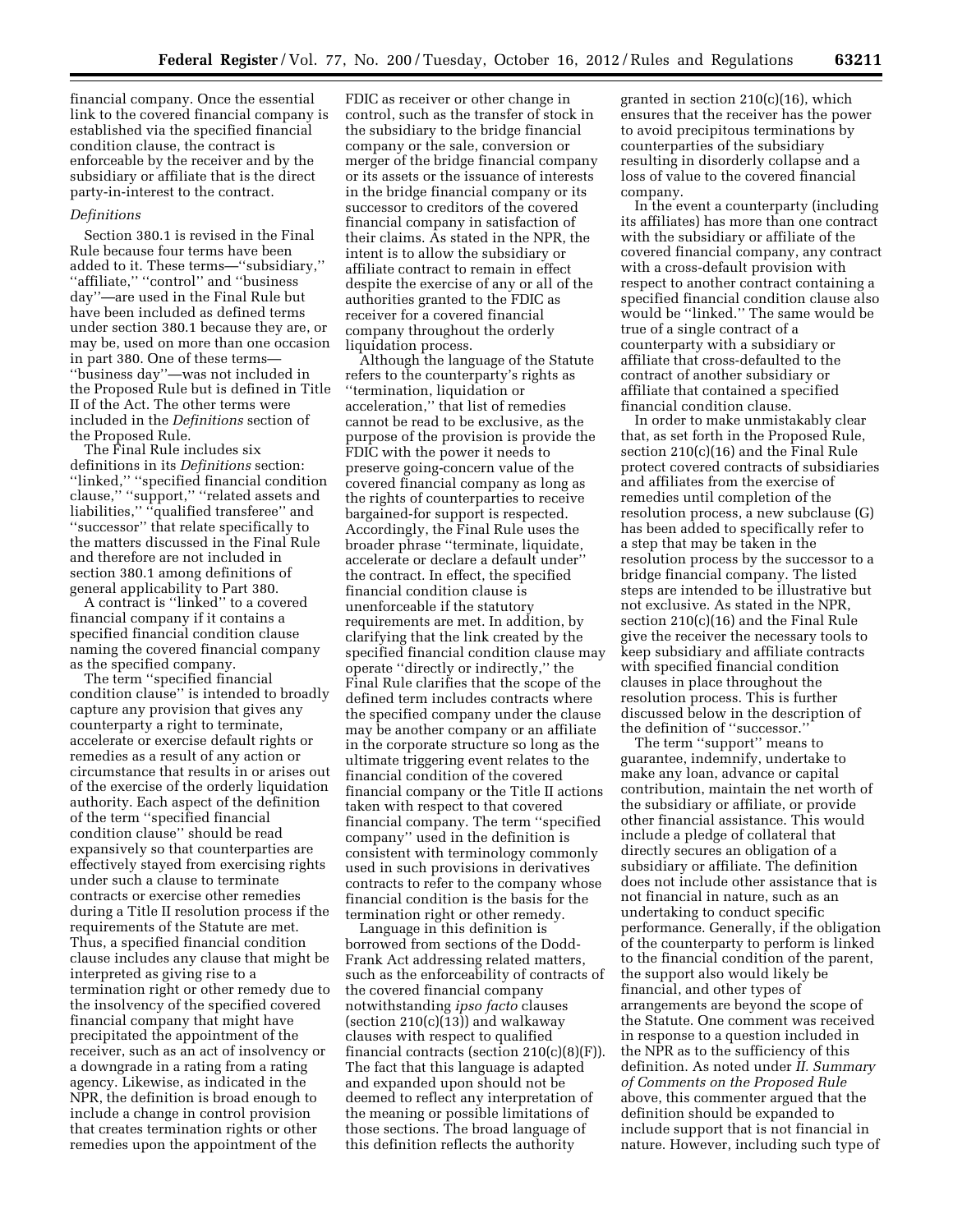support in the definition would be inconsistent with section 210(c)(16).

The term ''related assets and liabilities'' includes assets of the covered financial company serving as collateral securing the covered financial company's support obligation, and setoff rights or netting arrangements to which the covered financial company is subject if they are related to the covered financial company's support. It should be noted, however, that if the ''support'' were in the nature of a guaranty, the related assets and liabilities would not consist of all of the assets of the covered financial company unless the guaranty was secured by all assets of the covered financial company. The transfer of an unsecured guaranty or obligation to a qualified transferee would meet the requirements of the Final Rule in this regard, without the transfer of any particular assets. The definition also broadly includes any liabilities of the covered financial company that directly arise out of or relate to its support of the obligations or liabilities of the subsidiary or affiliate. In some instances, this definition may be redundant with the definition of support, as a guaranty could be both a related liability and a supporting obligation. The broader definition is intended to make clear that the full range of supporting obligations and related assets and liabilities must be transferred to ensure that the counterparties are in substantially the same position as they were prior to the transfer to the qualified transferee.

It is important to note that in some situations ''support'' and ''related assets and liabilities'' are themselves qualified financial contracts. Section 210(c)(8)(D)(ii)(XII) of the Act includes ''securities contracts'' as qualified financial contracts, and defines securities contracts to include ''any security agreement or arrangement or other credit enhancement related to any agreement or transaction referred to in this clause, including any guaranty or reimbursement obligation in connection with any agreement or transaction referred to in this clause.'' Other types of qualified financial contracts, such as for example, swaps (in section  $210(c)(8)(D)(vi)(VI)$  of the Act), are similarly defined to include related security agreements arrangements and other credit enhancements. To the extent such support and related assets and liabilities themselves constitute financial contracts, they are subject to the rules applicable to the treatment of qualified financial contracts, including the so-called all-or-none rule under section 210(c)(9).

The term ''qualified transferee'' specifically includes a bridge financial company as well as any unrelated third party (other than a third party for which a conservator, receiver, trustee in bankruptcy, or other legal custodian has been appointed, or which is otherwise the subject of a bankruptcy or insolvency proceeding). A qualified transferee can include both the bridge financial company and a subsequent transferee; for instance, if assets and liabilities, including the support and related assets and liabilities are transferred first to a bridge financial company and then to another acquirer either prior to or upon the termination of the bridge financial company pursuant to the orderly liquidation authorities granted under Title II of the Dodd-Frank Act.

The definition of the terms ''subsidiary'' and ''affiliate'' are consistent with the definitions given to such terms in the Dodd-Frank Act. Section 2(18) of the Act, codified at 12 U.S.C. 5301(18), provides that these terms will have the same meanings as in section 3 of the FDI Act (12 U.S.C. 1813). Under the Federal Deposit Insurance Act (''FDI Act''), the term ''subsidiary'' is broadly defined as ''any company which is owned or controlled directly or indirectly by another company \* \* \*." "Affiliate" is defined by reference to the Bank Holding Company Act, 12 U.S.C. 1841(k) as ''any company that controls, is controlled by, or is under common control with another company.''

The term ''control'' is used in the definitions of the terms ''subsidiary'' and ''affiliate.'' The Statute refers to the definition of ''control'' provided in the FDI Act, which in turn, refers to the definition provided in the Bank Holding Company Act, 12 U.S.C. 1841(a). In defining the use of this term for purposes of the definitions of ''subsidiary'' and ''affiliate,'' the Final Rule streamlines these cross-references, clarifies that certain provisions of the Bank Holding Company Act definition are inapplicable in this context, and adopts the flexible approach of conforming to the relevant provisions of the Bank Holding Company Act and regulations promulgated thereunder at the time of appointment of the receiver.

In effect, the definition of ''control'' includes, as a company in ''control'' of another company, a company that directly or indirectly or acting through one or more persons owns, controls, or has the power to vote 25 percent or more of any class of voting securities of the other company. Under the Final Rule, a company may also exercise ''control'' if that company controls in

any manner the election of a majority of the directors or trustees of the company. This definition is consistent with the Bank Holding Company Act definition as it has been reflected in regulations promulgated under that section, including Regulation W (12 CFR  $223.3(g)$ ) and Regulation Y (12 CFR  $225.2(e)$ ).

Section 2 of the Dodd-Frank Act expressly adopts the FDI Act definitions that incorporate the Bank Holding Company Act definitions ''except to the extent the context otherwise requires.'' Parts of the Bank Holding Company Act definition of ''control'' are inapposite to the context of section  $210(c)(16)$ . Provisions that provide for a determination of ''control'' made by the Federal Reserve Board of Governors pursuant to a notice and hearing are inconsistent with the expedited decision-making expressly required by section 210(c)(16).

An entity is deemed to be a ''successor'' of a bridge financial company if it is the company into which the bridge financial company is converted by way of incorporation under the laws of a state or if it is the surviving company of a merger or consolidation of the bridge financial company with another company (whether before or after any such conversion). Although this definition was not included in the Proposed Rule, no substantive change is effected by its insertion in the Final Rule. Under the Act, it is possible that a bridge financial company's status as such could terminate before the resolution process is completed and a successor merely constitutes a continuation of a qualified transferee. By including this definition for ''successor,'' the Final Rule more specifically reflects a possible step and strategy in the resolution process that, while clearly within the general scope of the Proposed Rule and NPR, was not given specific mention.

The term ''business day'' is defined in the same way such term is defined in section 210(c)(10)(D) of the Act, relating to notification of transfer of qualified financial contracts. This is consistent with the notice requirement in the Final Rule, which provides for steps to be taken to provide notice during the same time period that is applicable for the taking of steps to provide notice of the transfer of qualified financial contracts. This was also contemplated by a question included in the NPR (in respect of which no responses were received) as to whether ''business day'' should be defined consistently with the definition in section  $210(c)(10)(D)$ .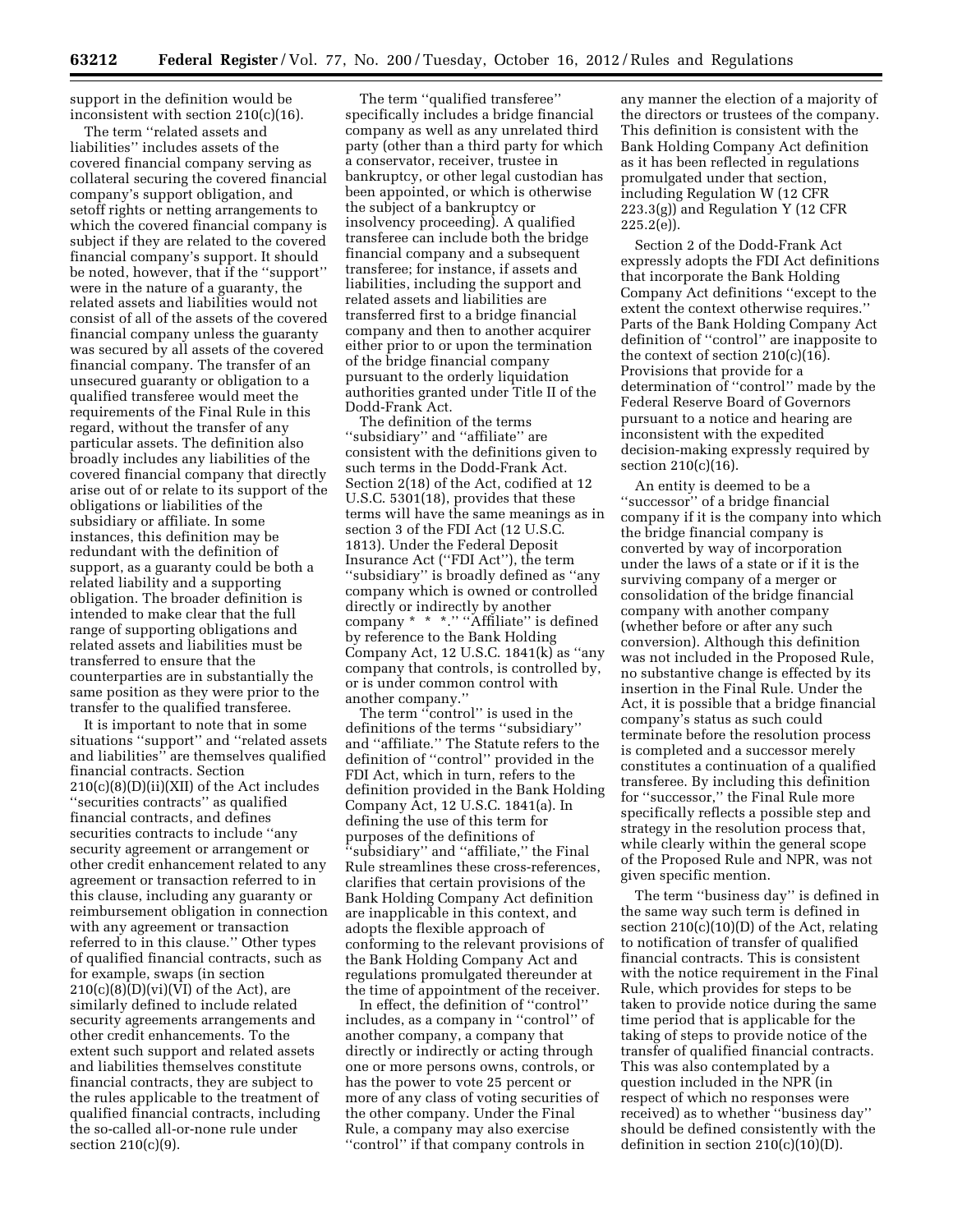#### *Adequate Protection*

Paragraph (c) of the Final Rule describes the different ways that the Corporation may provide adequate protection in the event that it does not transfer a covered financial company's support to a qualified transferee. The definition of adequate protection is consistent with the definition in section 361 of the Bankruptcy Code,1 which also formed the basis of the definition of adequate protection in the context of treatment of certain secured creditors under 12 CFR 380.52. Adequate protection may include any of the following: (1) Making a cash payment or periodic cash payments to the counterparties of the contract to the extent that the failure to cause the assignment and assumption of the covered financial company's support and related assets and liabilities causes a loss to the counterparties; (2) providing to the counterparties a guarantee, issued by the Corporation as receiver for the covered financial company, of the obligations of the subsidiary or affiliate of the covered financial company under the contract; or (3) providing relief that will result in the realization by the claimant of the indubitable equivalent of the covered financial company's support. The phrase ''indubitable equivalent,'' which appears in section 361 of the Bankruptcy Code, is intended to have a meaning consistent with its meaning in bankruptcy, in conformance with section 209 of the Dodd-Frank Act that requires rules promulgated under Title II of the Act to be ''harmonized'' with the Bankruptcy Code where possible. One comment was received requesting further clarification of the definitions of adequate protection and indubitable equivalent. As discussed under *II. Summary of Comments on the Proposed Rule* above, no further clarification of these terms was deemed necessary.

It is important to note that although a guaranty of the Corporation as receiver is expressly included among the enumerated examples of ''adequate protection'' in paragraph (c) of the Final Rule, the omission of such specific reference in 12 CFR 380.52 is not intended to suggest that such a guaranty would not constitute adequate protection to secured creditors under to 12 CFR 380.52. The guaranty of the receiver is, in any event, the indubitable equivalent of any guaranty or support that it may replace, and the express mention of the guaranty is added only for the avoidance of any doubt. Any such guaranty issued in accordance

with the Act would be backed by the assets of the covered financial company, and also would be supported by the orderly liquidation fund and the authority of the Corporation as manager of the orderly liquidation fund to assess the financial industry pursuant to section 210(o) of the Act. Such a guaranty would in all events qualify as the indubitable equivalent of any guaranty or support that it may replace. The express mention of the guaranty is added merely for the avoidance of any doubt.

## *Notice of Transfer or Provision of Adequate Protection*

Paragraph (d) of the Final Rule provides that if the Corporation as receiver transfers any support and related assets and liabilities of the covered financial company or decides to provide adequate protection in accordance with subparagraphs (a)(1) and (2), it will promptly take steps to notify contract counterparties of such transfer or provision of adequate protection. Although the Statute does not contain a notice requirement, the Final Rule requires that these reasonable steps be taken to provide notice in recognition of the practical reality that contract counterparties will need to know whether they may exercise remedies under a specified financial condition clause. In acknowledgement of the public's growing reliance on internet communication as well as the prevalence of online commerce, the Final Rule provides that the Corporation may post such notice on its public Web site, the Web site of the covered financial company or the subsidiary or affiliate, or provide notice via other electronic media. One comment was received in response to the question posed by the NPR as to whether these steps were reasonably calculated to provide notice. This commenter objected that navigation of Web sites is often difficult and that counterparties may not be aware that the parent financial company was placed into receivership and that, accordingly, this form of notice was inadequate. As discussed under *II. Summary of Comments on the Proposed Rule* above, no change has been made in the Final Rule. The use of electronic notification is effective and efficient in connection with the failure of a systemically important financial company. In such a case, individually directed notice would be unduly cumbersome and burdensome.

1 11 U.S.C. 361. 2*See* 5 U.S.C. 603, 604 and 605. notification to the parties in a timely While the Corporation will endeavor to provide notice in a manner reasonably calculated to provide

manner, the provision of actual notice is not a condition precedent to enforcing such contracts. Any action by a counterparty in contravention of section 210(c)(16) will be ineffective, whether or not such counterparty had actual notice of the transfer of support or provision of adequate protection. Further, where the contract of the subsidiary or affiliate is linked to the covered financial company but not otherwise supported by the covered financial company, actual notice of by the Corporation of its appointment as receiver or its intent to exercise the authority under section 210(c)(16) is not required.

#### **IV. Regulatory Analysis and Procedure**

#### *A. Paperwork Reduction Act*

In accordance with the Paperwork Reduction Act (44 U.S.C. 3501, *et seq.*) (''PRA''), the FDIC may not conduct or sponsor, and a person is not required to respond to, a collection of information unless it displays a currently valid Office of Management and Budget (OMB) control number. The Final Rule would not involve any new collections of information pursuant to the Paperwork Reduction Act (44 U.S.C. 3501, *et seq.*). Consequently, no information will be submitted to the Office of Management and Budget for review.

#### *B. Regulatory Flexibility Act*

The Regulatory Flexibility Act 5 U.S.C. 601, *et seq.* (RFA) requires each federal agency to prepare a final regulatory flexibility analysis in connection with the promulgation of a final rule, or certify that the final rule will not have a significant economic impact on a substantial number of small entities.2 Pursuant to section 605(b) of the Regulatory Flexibility Act, the FDIC certifies that the Final Rule will not have a significant economic impact on a substantial number of small entities.

#### *C. Small Business Regulatory Enforcement Act*

The Office of Management and Budget has determined that the Final Rule is not a ''major rule'' within the meaning of the Small Business Regulatory Enforcement Fairness Act of 1996 (SBREFA), (5 U.S.C. 801 *et seq.*). As required by the SBREFA, the FDIC will file the appropriate reports with Congress and the General Accounting Office so that the Final Rule may be reviewed.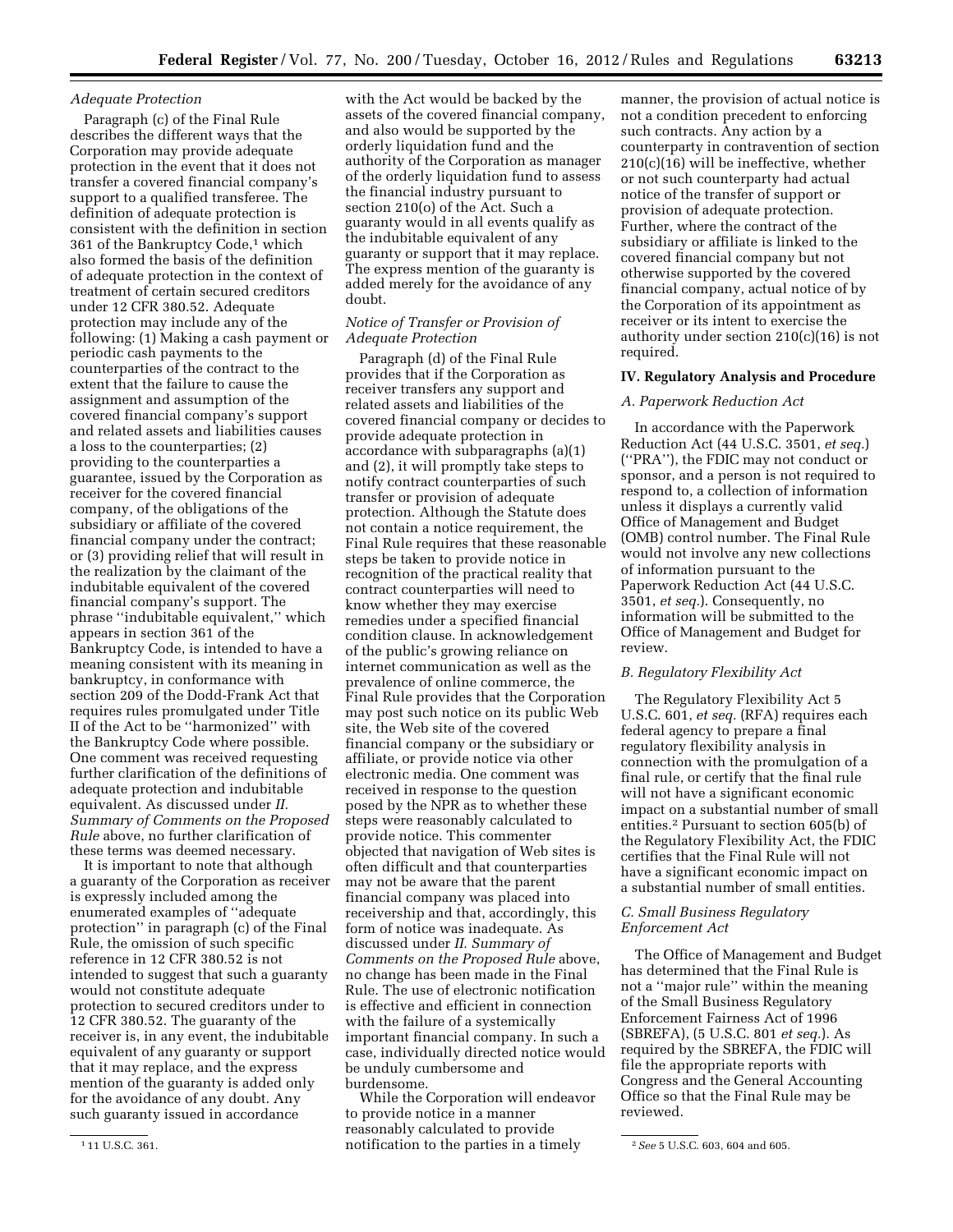## *D. The Treasury and General Government Appropriations Act, 1999— Assessment of Federal Regulations and Policies on Families*

The FDIC has determined that the Final Rule will not affect family wellbeing within the meaning of section 654 of the Treasury and General Government Appropriations Act, enacted as part of the Omnibus Consolidated and Emergency Supplemental Appropriations Act of 1999 (Pub. L. 105–277, 112 Stat. 2681).

#### *E. Plain Language*

Section 722 of the Gramm-Leach-Bliley Act (Pub. L. 106–102, 113 Stat.1338, 1471), requires the Federal banking agencies to use plain language in all proposed and final rules published after January 1, 2000. The FDIC has sought to present the Final Rule in a simple and straightforward manner.

#### **List of Subjects in 12 CFR Part 380**

Banks, banking, Financial companies, Holding companies, Insurance companies, Mutual insurance holding companies.

For the reasons stated above, the Board of Directors of the Federal Deposit Insurance Corporation amends part 380 of title 12 of the Code of Federal Regulations as follows:

## **PART 380—ORDERLY LIQUIDATION AUTHORITY**

■ 1. The authority citation for part 380 is revised to read as follows:

**Authority:** 12 U.S.C. 5383(e); 12 U.S.C. 5389; 12 U.S.C. 5390(c)(16); 12 U.S.C. 5390(s)(3); 12 U.S.C. 5390(b)(1)(C); 12 U.S.C. 5390(a)(7)(D).

■ 2. Amend § 380.1 by adding definitions of ''affiliate,'' ''business day," "control," and "subsidiary" in alphabetical order to read as follows:

# **§ 380.1 Definitions.**

\* \* \* \* \* *Affiliate.* The term ''*affiliate''* means any company that controls, is controlled by, or is under common control with another company at the time of, or immediately prior to, the appointment of receiver of the covered financial company.

*Business day.* The term ''*business day''* means any day other than any Saturday, Sunday or any day on which either the New York Stock Exchange or the Federal Reserve Bank of New York is closed.

\* \* \* \* \*

\* \* \* \* \*

*Control.* The term ''*control'',* when used in the definitions of ''affiliate'' and ''subsidiary'', has the meaning given to such term under 12 U.S.C. 1841(a)(2)(A) and (B) as such law, or any successor, may be in effect at the date of the appointment of the receiver, together with any regulations promulgated thereunder then in effect.

\* \* \* \* \* *Subsidiary.* The term ''*subsidiary''*  means any company which is controlled by another company at the time of, or immediately prior to, the appointment of receiver of the covered financial company.

■ 3. Add § 380.12 to read as follows:

#### **§ 380.12 Enforcement of subsidiary and affiliate contracts by the FDIC as receiver of a covered financial company.**

(a) *General.* (1) Contracts of subsidiaries or affiliates of a covered financial company that are linked to or supported by the covered financial company shall remain in full force and effect notwithstanding any specified financial condition clause contained in such contract and no counterparty shall be entitled to terminate, accelerate, liquidate or exercise any other remedy arising solely by reason of such specified financial condition clause. The Corporation as receiver for the covered financial company shall have the power to enforce such contracts according to their terms.

(2) Notwithstanding paragraph (a)(1) of this section, if the obligations under such contract are supported by the covered financial company then such contract shall be enforceable only if—

(i) Any such support together with all related assets and liabilities are transferred to and assumed by a qualified transferee not later than 5 p.m. (eastern time) on the business day following the date of appointment of the Corporation as receiver for the covered financial company; or

(ii) If and to the extent paragraph (a)(2)(i) of this section is not satisfied, the Corporation as receiver otherwise provides adequate protection to the counterparties to such contracts with respect to the covered financial company's support of the obligations or liabilities of the subsidiary or affiliate and provides notice consistent with the requirements of paragraph (d) of this section not later than 5 p.m. (eastern time) on the business day following the date of appointment of the Corporation as receiver.

(3) The Corporation as receiver of a subsidiary of a covered financial company (including a failed insured depository institution that is a subsidiary of a covered financial

company) may enforce any contract that is enforceable by the Corporation as receiver for a covered financial company under paragraphs (a)(1) and (2) of this section.

(b) *Definitions.* For purposes of this part, the following terms shall have the meanings set forth below:

(1) A contract is ''*linked''* to a covered financial company if it contains a specified financial condition clause that specifies the covered financial company.

(2)(i) A ''*specified financial condition clause''* means any provision of any contract (whether expressly stated in the contract or incorporated by reference to any other contract, agreement or document) that permits a contract counterparty to terminate, accelerate, liquidate or exercise any other remedy under any contract to which the subsidiary or affiliate is a party or to obtain possession or exercise control over any property of the subsidiary or affiliate or affect any contractual rights of the subsidiary or affiliate directly or indirectly based upon or by reason of

(A) A change in the financial condition or the insolvency of a specified company that is a covered financial company;

(B) The appointment of the FDIC as receiver for the specified company or any actions incidental thereto including, without limitation, the filing of a petition seeking judicial action with respect to the appointment of the Corporation as receiver for the specified company or the issuance of recommendations or determinations of systemic risk;

(C) The exercise of rights or powers by the Corporation as receiver for the specified company, including, without limitation, the appointment of the Securities Investor Protection Corporation (SIPC) as trustee in the case of a specified company that is a covered broker-dealer and the exercise by SIPC of all of its rights and powers as trustee;

(D) The transfer of assets or liabilities to a bridge financial company or other qualified transferee;

(E) Any actions taken by the FDIC as receiver for the specified company to effectuate the liquidation of the specified company;

(F) Any actions taken by or on behalf of the bridge financial company to operate and terminate the bridge financial company including the dissolution, conversion, merger or termination of a bridge financial company or actions incidental or related thereto; or

(G) The transfer of assets or interests in a transferee bridge financial company or its successor in full or partial